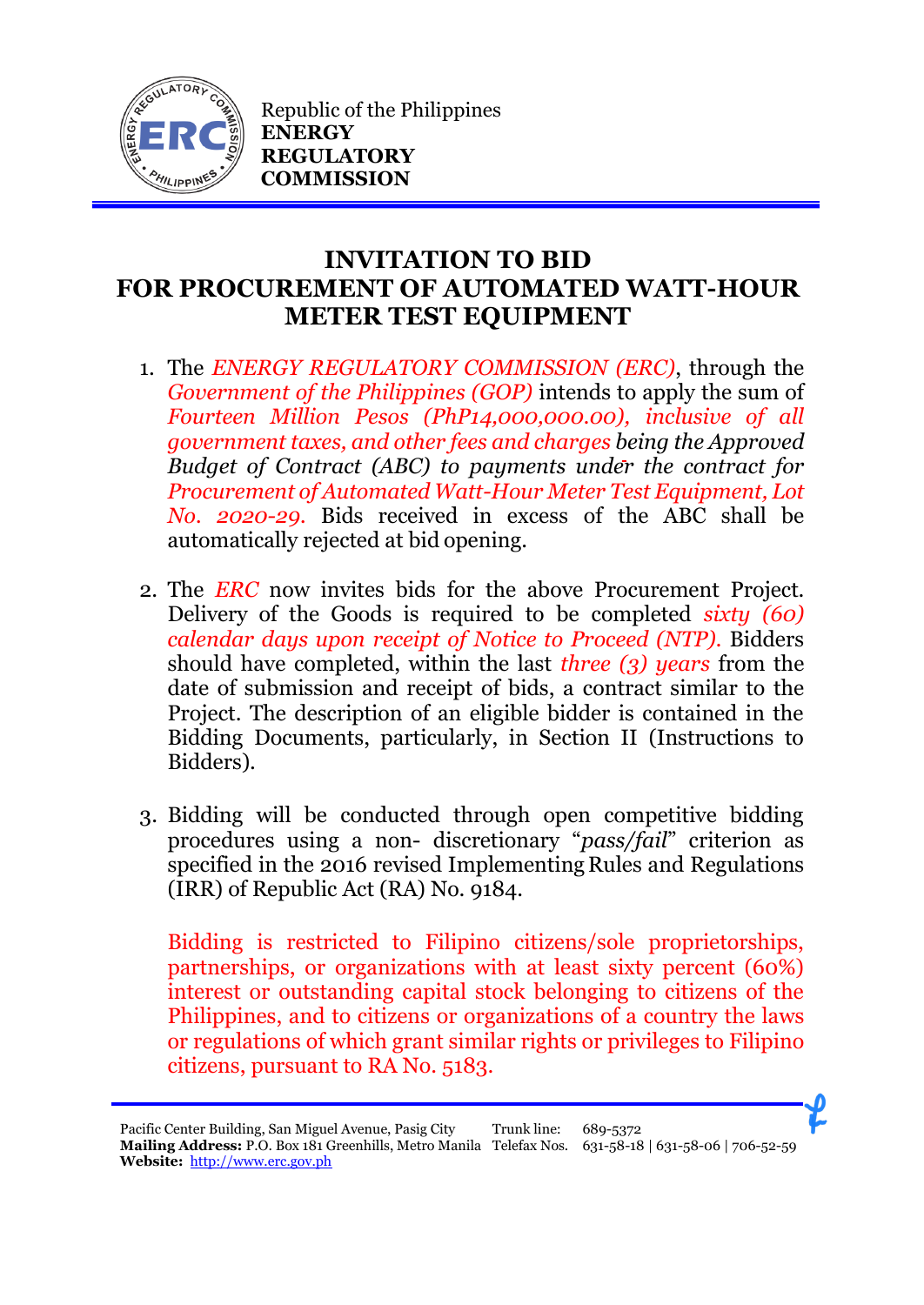- 4. Prospective Bidders may obtain further information from *ERC BAC Secretariat* and inspect the Bidding Documents at the address given below during *Monday to Friday, 8:00 A.M. to 5:00 P.M*.
- 5. A complete set of Bidding Documents may be acquired by interested Bidders on *09 November 2020* from the given address and website(s) below *and upon payment of the applicable fee for the Bidding Documents, pursuant to the latest Guidelines issued by the GPPB, in the amount of Twenty-Five Thousand Pesos (PhP25,000.00)*. The Procuring Entity shall allow the bidder to present its proof of payment for the fees *in person.*
- 6. The *ERC BAC* will hold a Pre-Bid Conference<sup>1</sup> , which shall be open to prospective bidders, on *17 November 2020, 10:00 A.M. through videoconferencing via MS Teams, which can be accessed through:*

[https://teams.microsoft.com/l/meetup](https://teams.microsoft.com/l/meetup-join/19%3ae19c0c5c1011464e8f73ae576cc7bc02%40thread.tacv2/1604730048052?context=%7b%22Tid%22%3a%2234a3c75d-10fe-482b-9220-04df09540e89%22%2c%22Oid%22%3a%221613a187-8a0f-4778-8f30-c1ed01f12e10%22%7d)[join/19%3ae19c0c5c1011464e8f73ae576cc7bc02%40thread.tacv2/16047300](https://teams.microsoft.com/l/meetup-join/19%3ae19c0c5c1011464e8f73ae576cc7bc02%40thread.tacv2/1604730048052?context=%7b%22Tid%22%3a%2234a3c75d-10fe-482b-9220-04df09540e89%22%2c%22Oid%22%3a%221613a187-8a0f-4778-8f30-c1ed01f12e10%22%7d) [48052?context=%7b%22Tid%22%3a%2234a3c75d-10fe-482b-9220-](https://teams.microsoft.com/l/meetup-join/19%3ae19c0c5c1011464e8f73ae576cc7bc02%40thread.tacv2/1604730048052?context=%7b%22Tid%22%3a%2234a3c75d-10fe-482b-9220-04df09540e89%22%2c%22Oid%22%3a%221613a187-8a0f-4778-8f30-c1ed01f12e10%22%7d) [04df09540e89%22%2c%22Oid%22%3a%221613a187-8a0f-4778-8f30](https://teams.microsoft.com/l/meetup-join/19%3ae19c0c5c1011464e8f73ae576cc7bc02%40thread.tacv2/1604730048052?context=%7b%22Tid%22%3a%2234a3c75d-10fe-482b-9220-04df09540e89%22%2c%22Oid%22%3a%221613a187-8a0f-4778-8f30-c1ed01f12e10%22%7d) [c1ed01f12e10%22%7d](https://teams.microsoft.com/l/meetup-join/19%3ae19c0c5c1011464e8f73ae576cc7bc02%40thread.tacv2/1604730048052?context=%7b%22Tid%22%3a%2234a3c75d-10fe-482b-9220-04df09540e89%22%2c%22Oid%22%3a%221613a187-8a0f-4778-8f30-c1ed01f12e10%22%7d)

- 7. Bids must be duly received by the BAC Secretariat through manual submission at the office address indicated below on or before *01*  **December 2020, 12:00 P.M.** Late bids shall not be accepted. Bidders are requested to submit one (1) original and one (1) copy of their bids. Bidders are likewise requested to bring the originals of the documents submitted and present the same for comparison during the bid opening.
- 8. All Bids must be accompanied by a bid security in any of the acceptable forms and in the amount stated in **ITB** Clause 14.
- 9. Bid opening shall be on *01 December 2020, 1:00 P.M.* at the given address below. Bids will be opened in the presence of the bidders' representatives who choose to attend the activity.
- 10. The *ERC* reserves the right to reject any and all bids, declare a